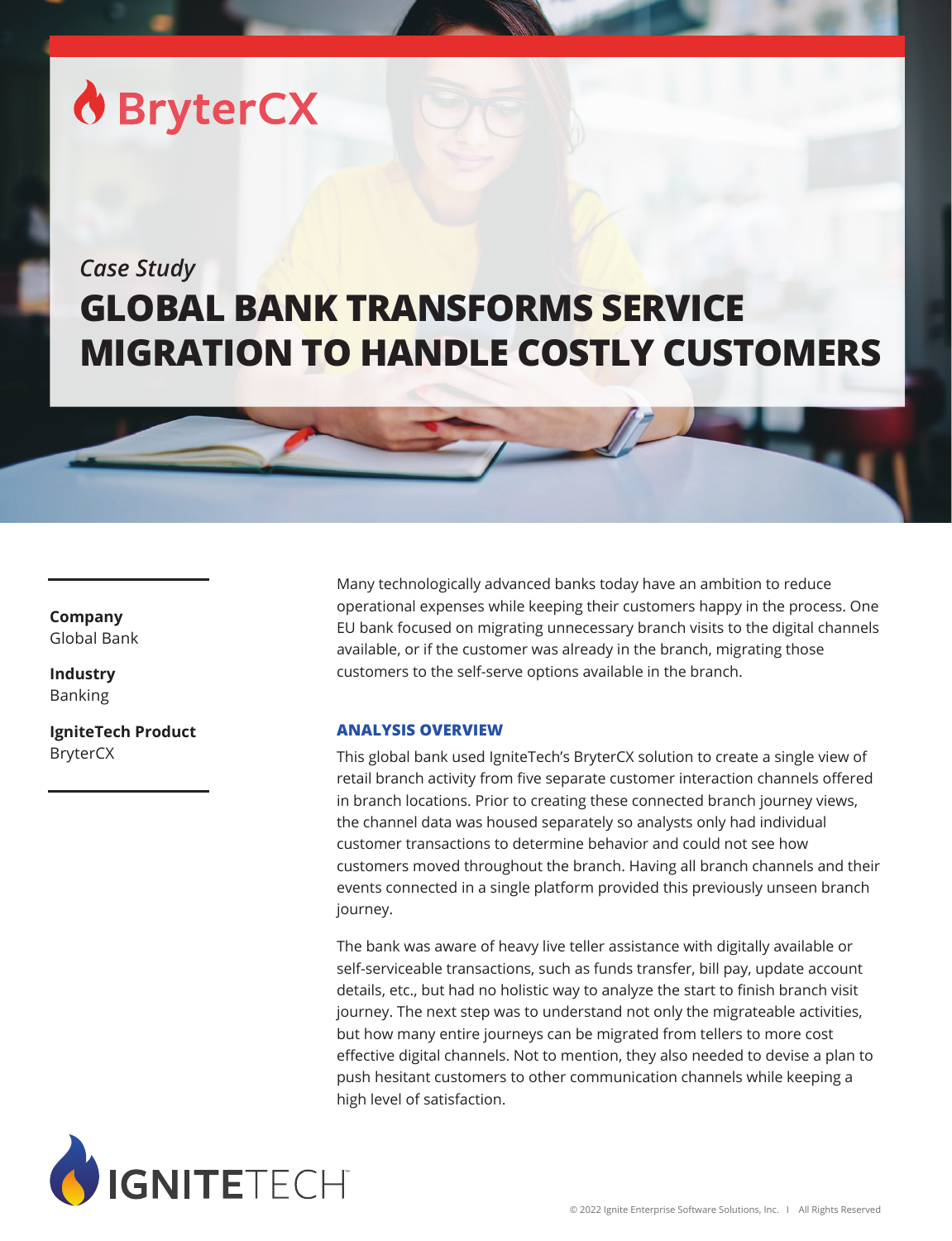The difference in a migrateable activity and a migrateable journey is that the single activity might be digitally available, but the accumulation of all activities in the journey may not. For example, a customer goes into a branch to make a funds transfer, but must make a deposit to ensure the funds available to transfer.

We can, of course, migrate the funds transfer activity to a digital channel, but the deposit activity requires a branch visit. In this scenario, the entire journey is not migrateable, but there are still opportunities to improve it for optimal customer experience.

Utilizing BryterCX journey visualization capabilities, this EU bank was able to analyze the branch system on a visit level based on unique customer and branch IDs. By constructing the complete customer journey across the different systems, analysts were able to understand entire branch visits with potential to migrate to digital or self-serve channels and not just individual transactions.

#### **JOURNEY ILLUMINATION SHOWS THE WAY**

This new branch journey view also enabled teams to develop a personalized intervention strategy. Initial findings showed that the vast majority of visits (approx. 60%) are suitable to be migrated to self-serve or digital channels.

The next step was to leverage BryterCX to understand the behavioral patterns and customer profile of those having these easily migratable visits and develop the best strategy to shift them. Further investigation showed that frequent customers (≥5 visits per quarter) made up less than 20% of the customer base but were driving >50% of the branch teller interactions.

Additional analyses determined these customers were 4x less likely to use digital channels than the average branch visitor, and were performing very basic transactions that could have easily been done at a self-serve machine or in digital channels. A significant portion of these customers were not even registered for online and mobile banking.

#### **BRANCH TO DIGITAL MIGRATION**

Initial analysis was done at an aggregate level, but interest for different location profiles proved to be a valuable split to ensure the tailoring of recommendations. The bank identified branches with varying levels of self-service machines to determine recommendations for migrations for each situation. Knowledge of branch functionality along with past customer behavior, using BryterCX, allowed analysts to make very specialized recommendations for branches with varying self-service levels.

Goals

complaints by 10+%.

To reduce customer



To become top-rated financial institution in terms of customer satisfaction (NPS survey scores).



To redesign core banking journeys to improve customer experience.

For each branch, BryterCX surfaced the branch journeys that were top candidates for migration to either digital or self-service channels. In addition, they were able to better understand the customers completing these journeys, and what they were doing in the previous 30 days. For example, the top migratable journey for Branch A was a personal cheque deposit as the only activity. Of these customers who completed this activity, only 11% utilized a deposit machine in the previous 30 days, indicating a key opportunity to educate these customers.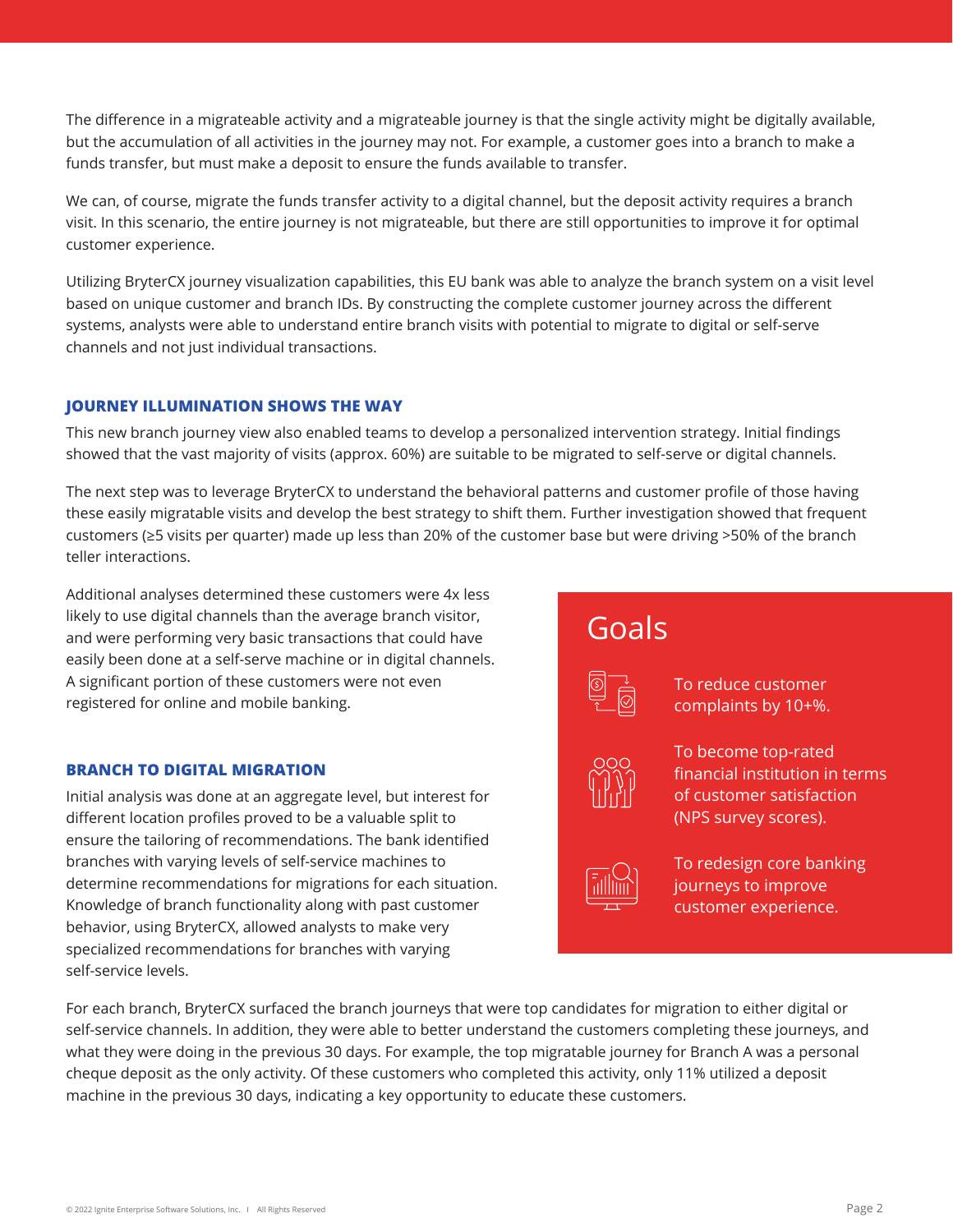